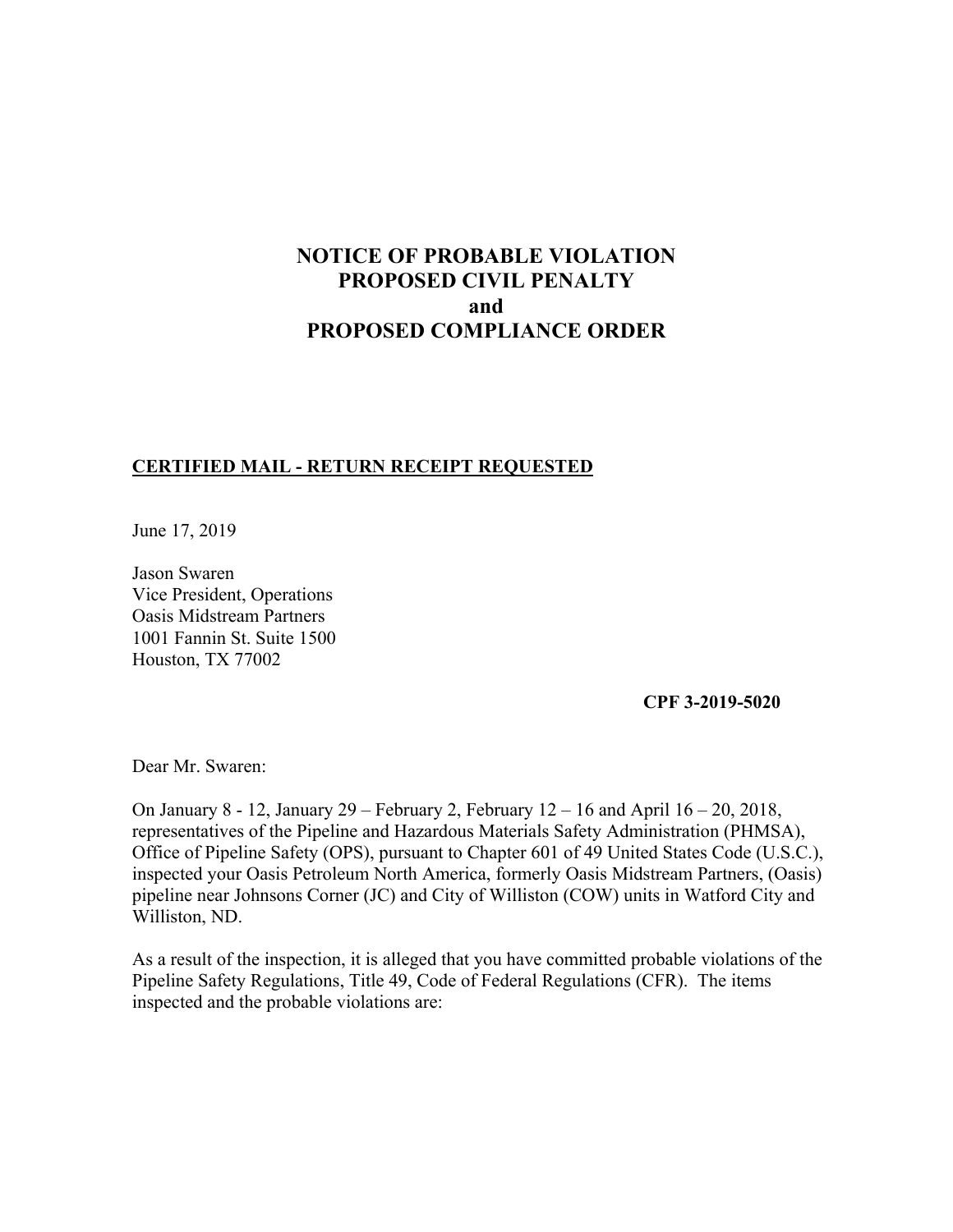- **1. §194.107 General response plan requirements (a)….**
	- **(c) Each response plan must include:**
	- **(1) A core plan consisting of-**

**(ix) Drill program-an operator will satisfy the requirement for a drill program by following the National Preparedness for Response Exercise Program (PREP) guidelines. An operator choosing not to follow PREP guidelines must have a drill program that is equivalent to PREP. The operator must describe the drill program in the response plan and OPS will determine if the program is equivalent to PREP.** 

Oasis failed to follow the National Preparedness for Response Exercise Program (PREP) guidelines. Specifically, Oasis did not perform all required PREP drills within a 3-year period as required by the PREP guidelines or a drill program that is equivalent to PREP. Johnson's Corner Unit had five missing PREP drill activities. Oasis personnel indicated that they had not performed all the required PREP drills shown in the table below.

| Johnson's Corner - Start-Up on 10/10/2016. |                         |                  |                                |      |
|--------------------------------------------|-------------------------|------------------|--------------------------------|------|
| Type                                       | Required in 3<br>Years. | Oct. 2016        | 2017                           | 2018 |
| Ql                                         | 12                      | <b>Missing 1</b> | Mar. 2017,<br><b>Missing 3</b> |      |
| Tabletop                                   | 3                       |                  | Mar. 2017                      |      |
| Unannounced                                | 3                       |                  | <b>Missing 1</b>               |      |
| Equipment                                  | 3                       |                  | Jan. 2017<br>Mar. 2017         |      |
| Triennial                                  |                         |                  |                                |      |

**2. §195.402 Procedural manual for operations, maintenance, and emergencies.**

**(a) General. Each operator shall prepare and follow for each pipeline system a manual of written procedures for conducting normal operations and maintenance activities and handling abnormal operations and emergencies. This manual shall be reviewed at intervals not exceeding 15 months, but at least once each calendar year, and appropriate changes made as necessary to insure that the manual is effective. This manual shall be prepared before initial operations of a pipeline system commence, and appropriate parts shall be kept at locations where operations and maintenance activities are conducted.**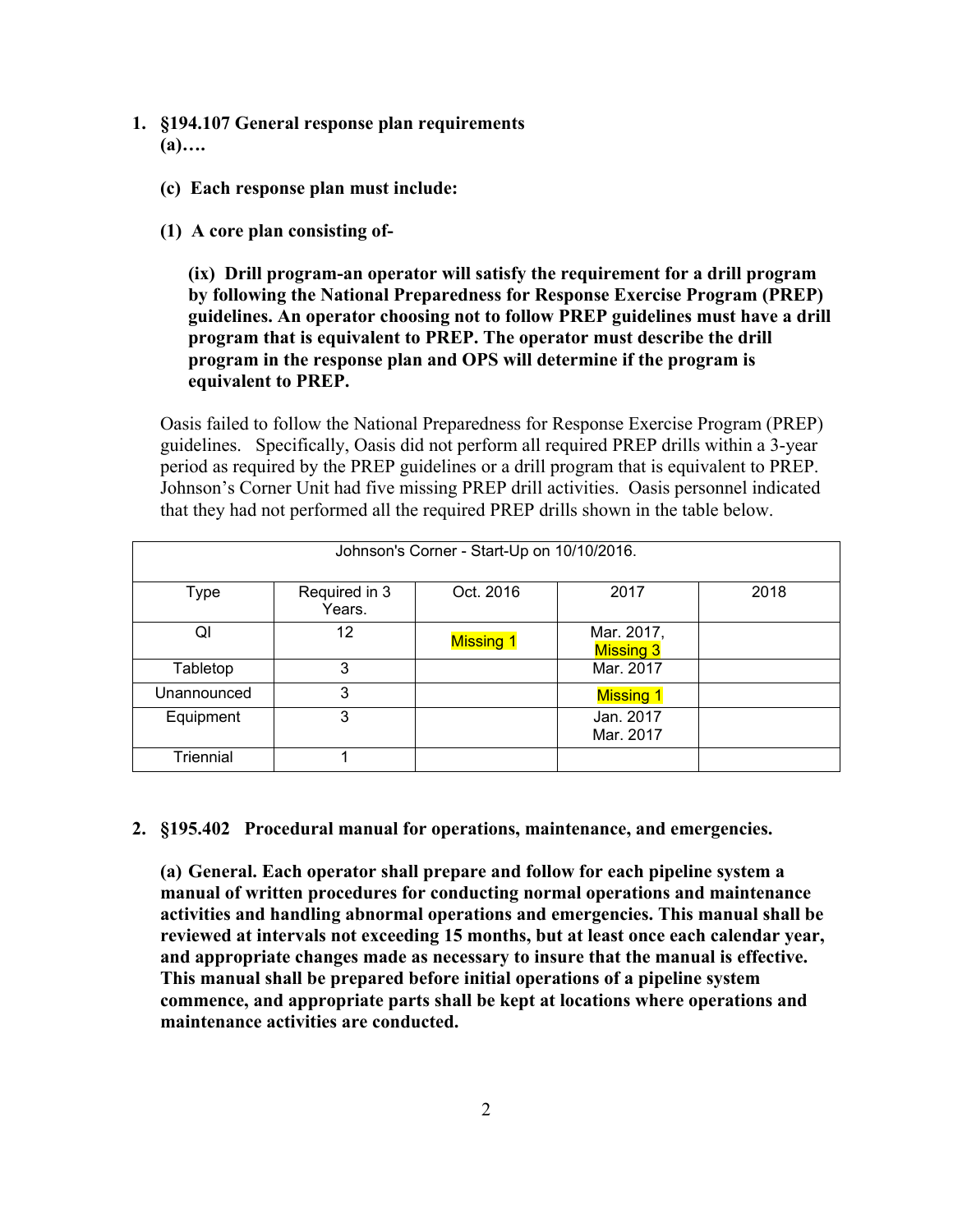**(d) Abnormal operation. The manual required by paragraph (a) of this section must include procedures for the following to provide safety when operating design limits have been exceeded:** 

**(1) Responding to, investigating, and correcting the cause of:** 

- **(i) Unintended closure of valves or shutdowns;**
- **(ii) Increase or decrease in pressure or flow rate outside normal operating limits;**
- **(iii) Loss of communications;**
- **(iv) Operation of any safety device;**

### **(v) Any other malfunction of a component, deviation from normal operation, or personnel error which could cause a hazard to persons or property.**

Oasis failed to follow for each pipeline system a manual of written procedures for conducting normal operations and maintenance activities and handling abnormal operations and emergencies. Specifically, Oasis procedure P-195.402(d) states, "[t]he control center supervisor should gather all information concerning the abnormal operation, including the cause, effects, response, corrections, follow-up, monitoring, and any resulting procedure reviews, and maintain these records in the control center files." During the inspection, Oasis could not produce records that indicated operator's personnel responded to, investigated or gathered information concerning their indications of abnormal operations, as required by the written procedures. Based on the inspectors review of records, there were 19 abnormal operations in 2017 and 13 in 2018 that did not receive a documented response or investigation by the control center supervisor.

#### **3. §195.403 Emergency Response Training.**

**(a) Each operator shall establish and conduct a continuing training program to instruct emergency response personnel to:** 

**(1) Carry out the emergency procedures established under 195.402 that relate to their assignments;** 

**(5) Learn the potential causes, types, sizes, and consequences of fire and the appropriate use of portable fire extinguishers and other on-site fire control equipment, involving, where feasible, a simulated pipeline emergency condition.** 

Oasis failed to establish and conduct a continuing training program to instruct emergency response personnel to carry out the emergency procedures established under 195.402 that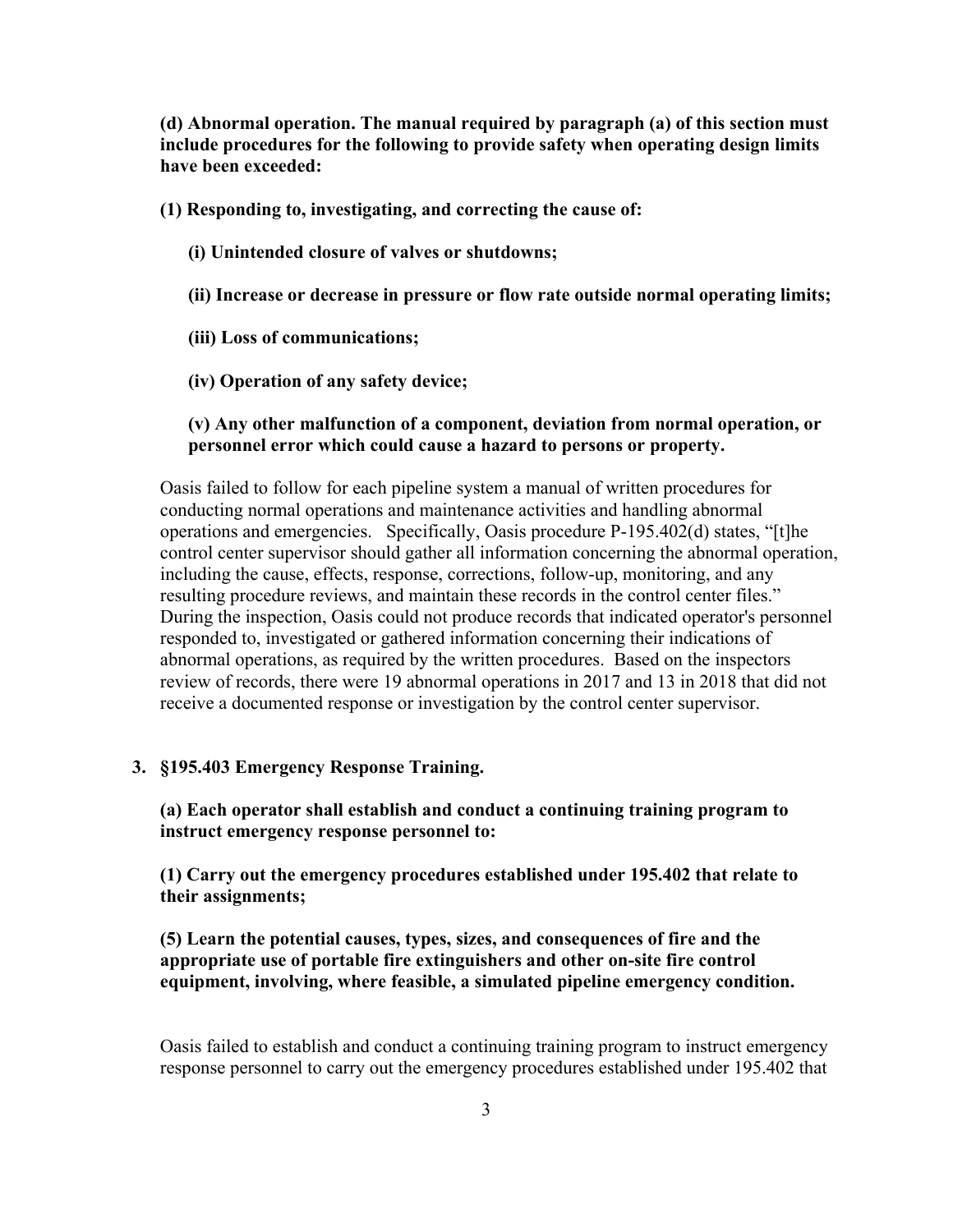relate to their assignments. Specifically, Oasis records indicated that 39 individuals had training from 2016 to 2018, but the training did not comply with  $\S$  195.403(a)(1) and  $(a)(5)$ .

Paragraph 195.402(e)(1), as provided by  $\S$  195.403(a)(1), requires that an operator's manual of written procedures for handling emergencies must include procedures for "[r]eceiving, identifying, and classifying notices of events which need immediate response by the operator or notice to fire, police, or other appropriate public officials and communicating this information to appropriate operator personnel for corrective action."

Additionally, Oasis' training program failed to instruct, as provided by  $\S$  195.403(a)(5), emergency response personnel to learn the potential causes, types, sizes, and consequences of fire and the appropriate use of portable fire extinguishers and other on-site fire control equipment, involving, where feasible, a simulated pipeline emergency condition.

In reviewing Oasis' McKenzie County Emergency Response Program (ERP), the PHMSA inspector noted the training did not: 1) Address the receiving, identifying, and classifying notices of events which need immediate response by the operator. 2) Address the potential causes, types, sizes and consequences of fire and the appropriate use of portable fire extinguishers.

**4. §195.420 Valve maintenance. (a) . . . .** 

## **(b) Each operator shall, at intervals not exceeding 71∕2 months, but at least twice each calendar year, inspect each mainline valve to determine that it is functioning properly.**

Oasis failed to inspect each mainline valve to determine that it functioned properly at intervals not exceeding 7-1∕2 months, but at least twice each calendar year. The Johnson's Corner line went into service on 10/10/2016 and the first valve inspection was completed on 3/3/2018. Oasis stated to PHMSA that no valve inspections occurred during that period. There were 2 inspection cycles missed for 4 valves for a total of 8 valve inspections that were not performed.

## **5. §195.446 Control room management.**

 $(a) \ldots$ 

**(h) Training. Each operator must establish a controller training program and review the training program content to identify potential improvements at least once each calendar year, but at intervals not to exceed 15 months. An operator's program must**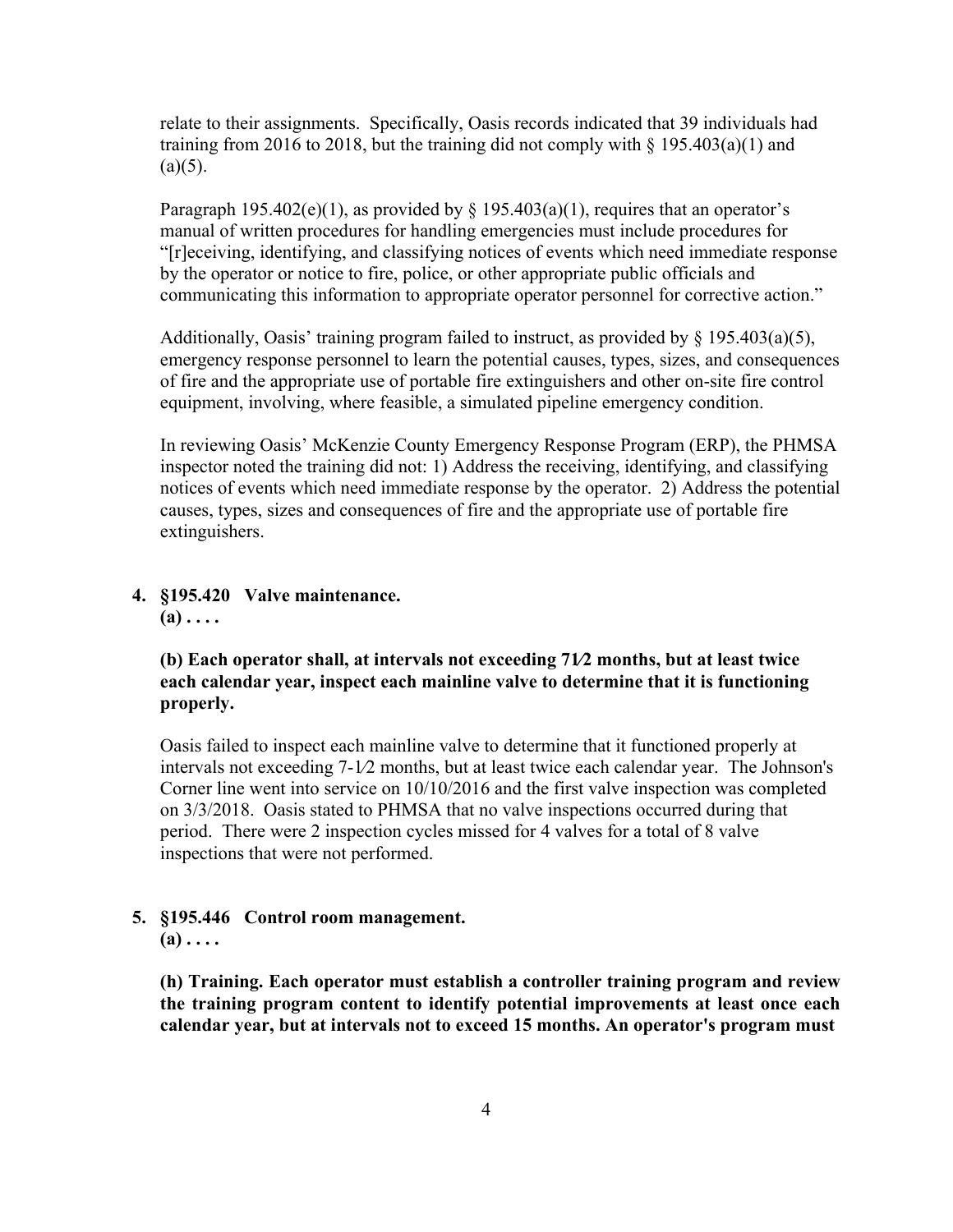**provide for training each controller to carry out the roles and responsibilities defined by the operator. In addition, the training program must include the following elements:** 

## **(4) Training that will provide a controller a working knowledge of the pipeline system, especially during the development of abnormal operating conditions;**

Oasis failed to establish a controller training program that provides its controllers a working knowledge of the pipeline system, especially during the development of abnormal operating conditions. An essential part of the working knowledge of the pipeline system includes knowledge of the safety related data points. Oasis had not developed a list of safety related data points. Five controllers attended the operator's control room management training. During the inspection, PHMSA interviewed a controller who stated that he had not seen a list of safety related points and was unaware of which points were safety related beyond MOP and high pressure.

### **6. §195.446 Control room management.**

 $(a)$ ....

## **(j)** *Compliance and deviations.* **An operator must maintain for review during inspection:**

#### **(1) Records that demonstrate compliance with the requirements of this section;**

Oasis failed to maintain records as required by  $\S 195.446(j)(1)$  to demonstrate compliance with  $\S 195.446(c)(2)$ . During the inspection, Oasis could not produce records for the pointto-point verifications required by  $\S 195.446(c)(2)$ . An email from the Oasis Pipeline Control Center Supervisor states that they had performed the verifications but had no documentation. A total of 14 points did not have verification documentation.

#### **7. §195.505 Qualification program.**

## **Each operator shall have and follow a written qualification program. The program shall include provisions to:**

 $(a) \ldots$ 

## **(b) Ensure through evaluation that individuals performing covered tasks are qualified;**

The operator did not follow its written qualification program. Oasis' Operator Qualification (OQ) plan required written (knowledge) and performance evaluations for all covered tasks as listed in Appendix C "Qualification Requirements Column – Knowledge and Performance" . Although written evaluations were completed before pipeline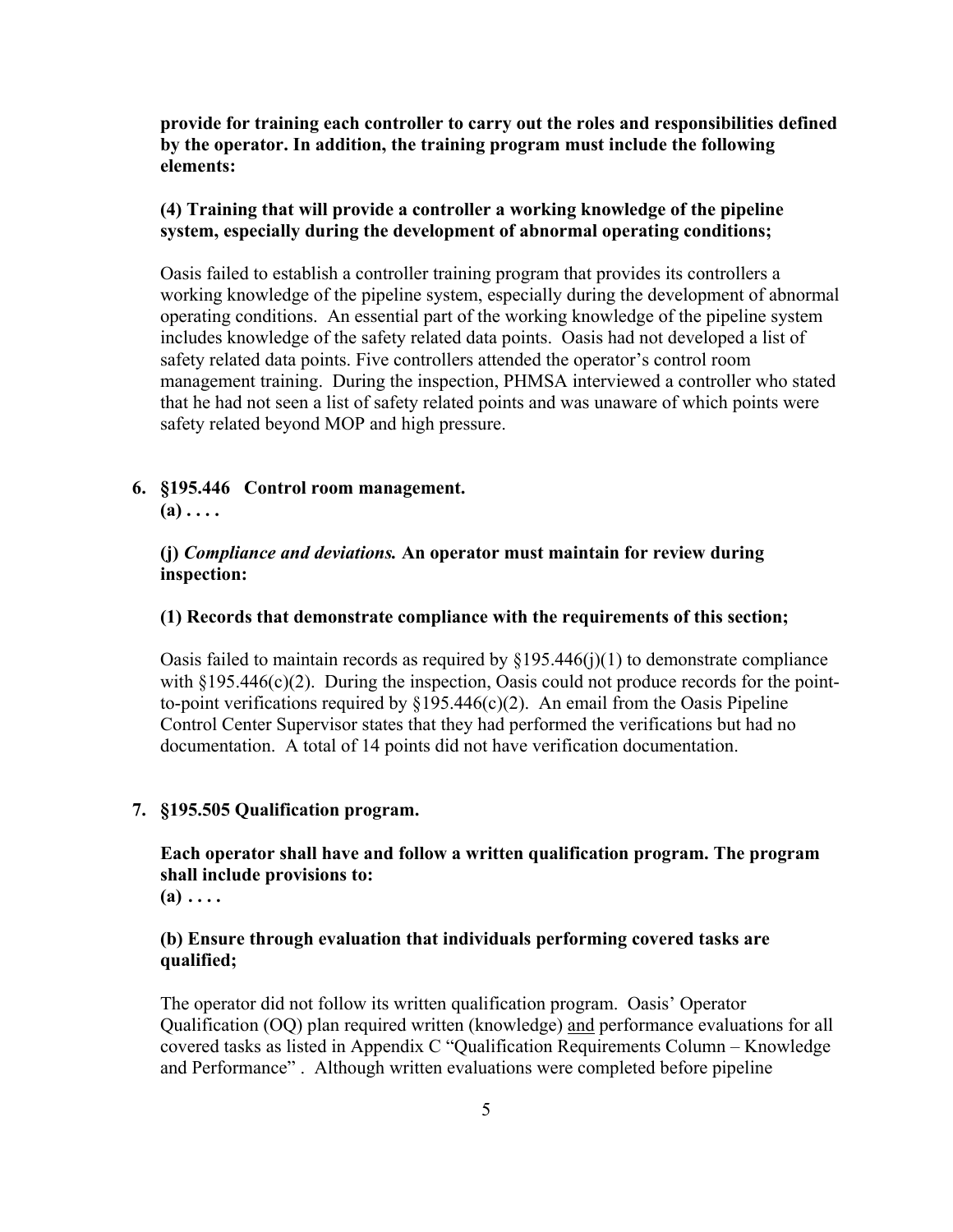operation, there were no performance evaluations conducted until after the Johnson's Corner (JC) pipeline began operations on October 10, 2016. A submittal was received from Oasis detailing tasks performed by nine unqualified personnel. Based on documentation the PHMSA inspector reviewed, the JC pipeline was operated from October 10, 2016 through May 1, 2017 by four unqualified North Dakota controllers. On April 4, 2017, the first Houston controller received adequate operator qualification training. That person began controlling the pipeline on May 2, 2017. Additionally, this submittal showed that five other OQ covered tasks (patrolling, launching / receiving pigs, operating valves, and line locating) were performed on the pipeline by six unqualified field personnel in North Dakota.

## **8. §195.563 Which pipelines must have cathodic protection?**

**(a) Each buried or submerged pipeline that is constructed, relocated, replaced, or otherwise changed after the applicable date in §195.401(c) must have cathodic protection. The cathodic protection must be in operation not later than 1 year after the pipeline is constructed, relocated, replaced, or otherwise changed, as applicable.** 

Oasis failed to have its cathodic protection system in operation no later than 1 year after its pipeline was constructed. The JC pipeline was hydrostatically tested on August 29, 2016, which means the pipeline had already been constructed by that date. Cathodic protection on the pipeline was complete and in operation on October 4, 2017. This exceeded the 1 year requirement by 36 days.

#### **9. §195.591 In-Line inspection of pipelines.**

**When conducting in-line inspection of pipelines required by this part, each operator must comply with the requirements and recommendations of API Std 1163, Inline Inspection Systems Qualification Standard; ANSI/ASNT ILI-PQ, Inline Inspection Personnel Qualification and Certification; and NACE SP0102-2010, Inline Inspection of Pipelines (incorporated by reference, see §195.3). An in-line inspection may also be conducted using tethered or remote control tools provided they generally comply with those sections of NACE SP0102-2010 that are applicable.**

Oasis did not comply with the requirements and recommendations of NACE SP0102-2010 when conducting in-line inspection of pipelines required by Part 195. Specifically, Oasis did not correlate ILI results after the Rosen Combo MFL tool run that took place in November of 2017 as required by Section 8.1.1.4. NACE SP0102-2010. Section 8.1.1.4 states, "[c]orrelations should be made between field assessment information and ILI data. All accuracy errors associated with field measurement and ILI data must be taken into account in integrity assessment and planning." As part of the Oasis' response to PHMSA's inspection, Oasis hired a contractor named TEAM to provide ultrasonic testing (UT) readings which took place on 6/20/2018 for the purpose of validating the tool run.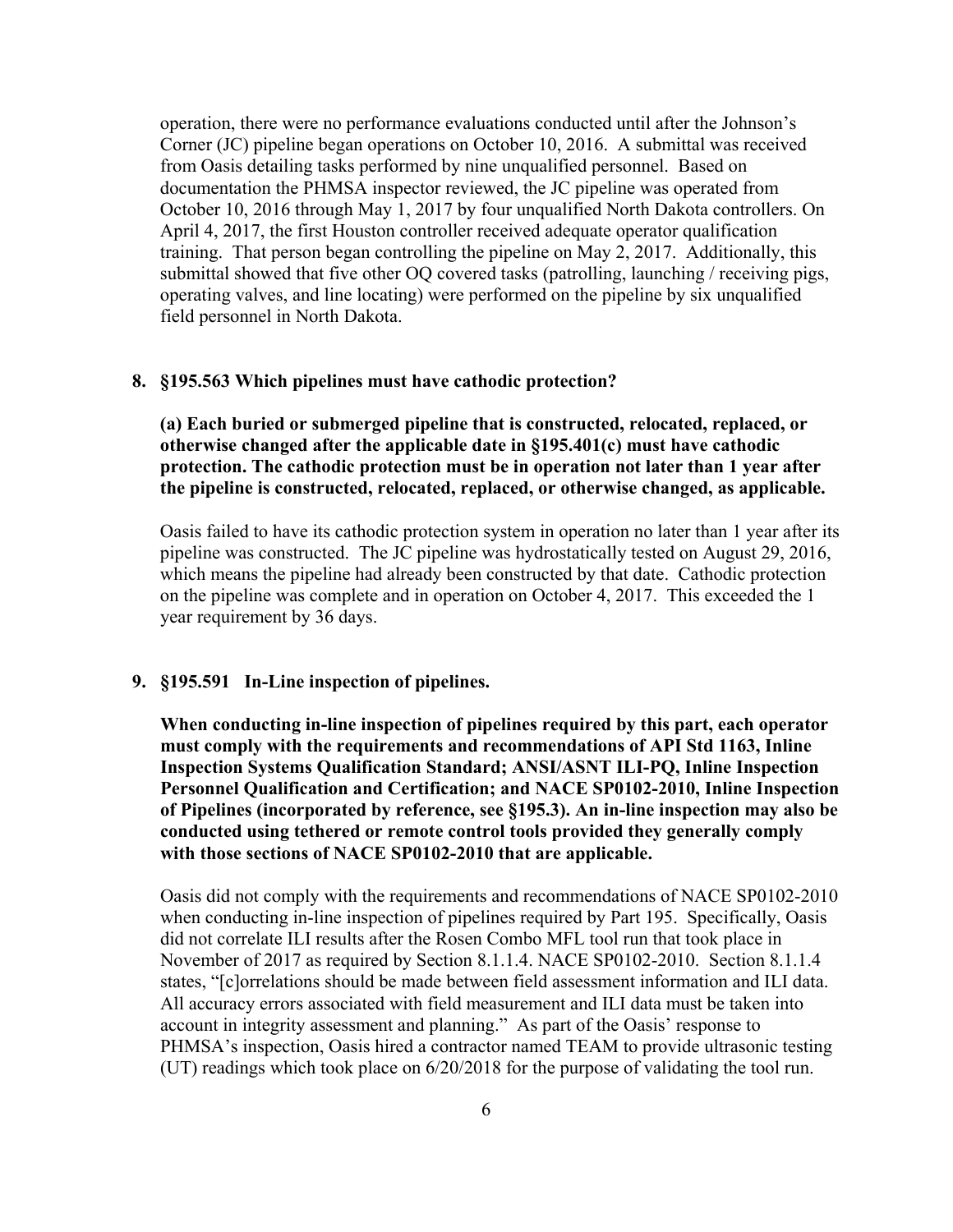Additionally, Oasis decided to complete 2 digs which took place on 9/8/2018 and 9/9/2018 to further validate the tool run. Oasis was unable to provide records showing any correlations made between the field assessment information and ILI data prior to the inspection. Oasis has submitted updated procedures to correct this going forward.

#### Proposed Civil Penalty

Under 49 U.S.C. § 60122 and 49 CFR § 190.223, you are subject to a civil penalty not to exceed \$213,268 per violation per day the violation persists, up to a maximum of \$2,132,679 for a related series of violations. For violations occurring on or after November 2, 2015 and before November 27, 2018, the maximum penalty may not exceed \$209,002 per violation per day, with a maximum penalty not to exceed \$2,090,022. For violations occurring prior to November 2, 2015, the maximum penalty may not exceed \$200,000 per violation per day, with a maximum penalty not to exceed \$2,000,000 for a related series of violations. The Compliance Officer has reviewed the circumstances and supporting documentation involved in the above probable violation(s) and has recommended that you be preliminarily assessed a civil penalty of \$207,800 as follows:

| Item number | <b>PENALTY</b> |  |
|-------------|----------------|--|
|             | \$20,300       |  |
|             | \$21,400       |  |
| 5           | \$46,600       |  |
| 6           | \$20,000       |  |
|             | \$99,500       |  |

#### Warning Items

With respect to items 2, 8 and 9, we have reviewed the circumstances and supporting documents involved in this case and have decided not to conduct additional enforcement action or penalty assessment proceedings at this time. We advise you to promptly correct these items. Failure to do so may result in additional enforcement action.

#### Proposed Compliance Order

With respect to items 3 and 5 pursuant to 49 U.S.C. § 60118, the Pipeline and Hazardous Materials Safety Administration proposes to issue a Compliance Order to Oasis Midstream Partners. Please refer to the *Proposed Compliance Order*, which is enclosed and made a part of this Notice.

#### Response to this Notice

Enclosed as part of this Notice is a document entitled *Response Options for Pipeline Operators in Compliance Proceedings*. Please refer to this document and note the response options. All material you submit in response to this enforcement action may be made publicly available. If you believe that any portion of your responsive material qualifies for confidential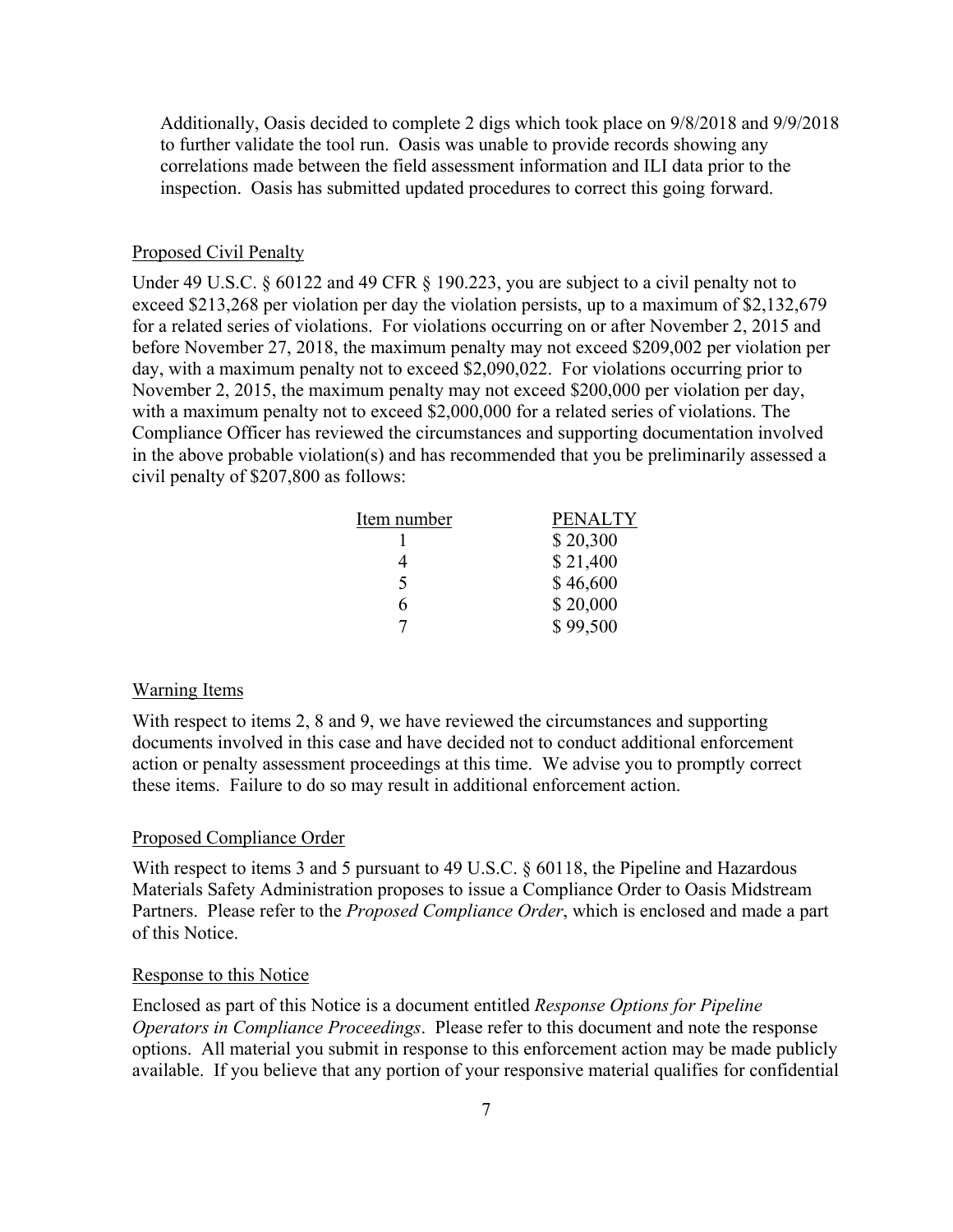treatment under 5 U.S.C. 552(b), along with the complete original document you must provide a second copy of the document with the portions you believe qualify for confidential treatment redacted and an explanation of why you believe the redacted information qualifies for confidential treatment under 5 U.S.C. 552(b).

Following the receipt of this Notice, you have 30 days to submit written comments, or request a hearing under 49 CFR § 190.211. If you do not respond within 30 days of receipt of this Notice, this constitutes a waiver of your right to contest the allegations in this Notice and authorizes the Associate Administrator for Pipeline Safety to find facts as alleged in this Notice without further notice to you and to issue a Final Order. If you are responding to this Notice, we propose that you submit your correspondence to my office within 30 days from receipt of this Notice. This period may be extended by written request for good cause.

In your correspondence on this matter, please refer to **CPF 3-2019-5020** and, for each document you submit, please provide a copy in electronic format whenever possible.

Sincerely,

Allan C. Beshore Director, Central Region, OPS Pipeline and Hazardous Materials Safety Administration

Enclosures: *Proposed Compliance Order Response Options for Pipeline Operators in Compliance Proceedings*